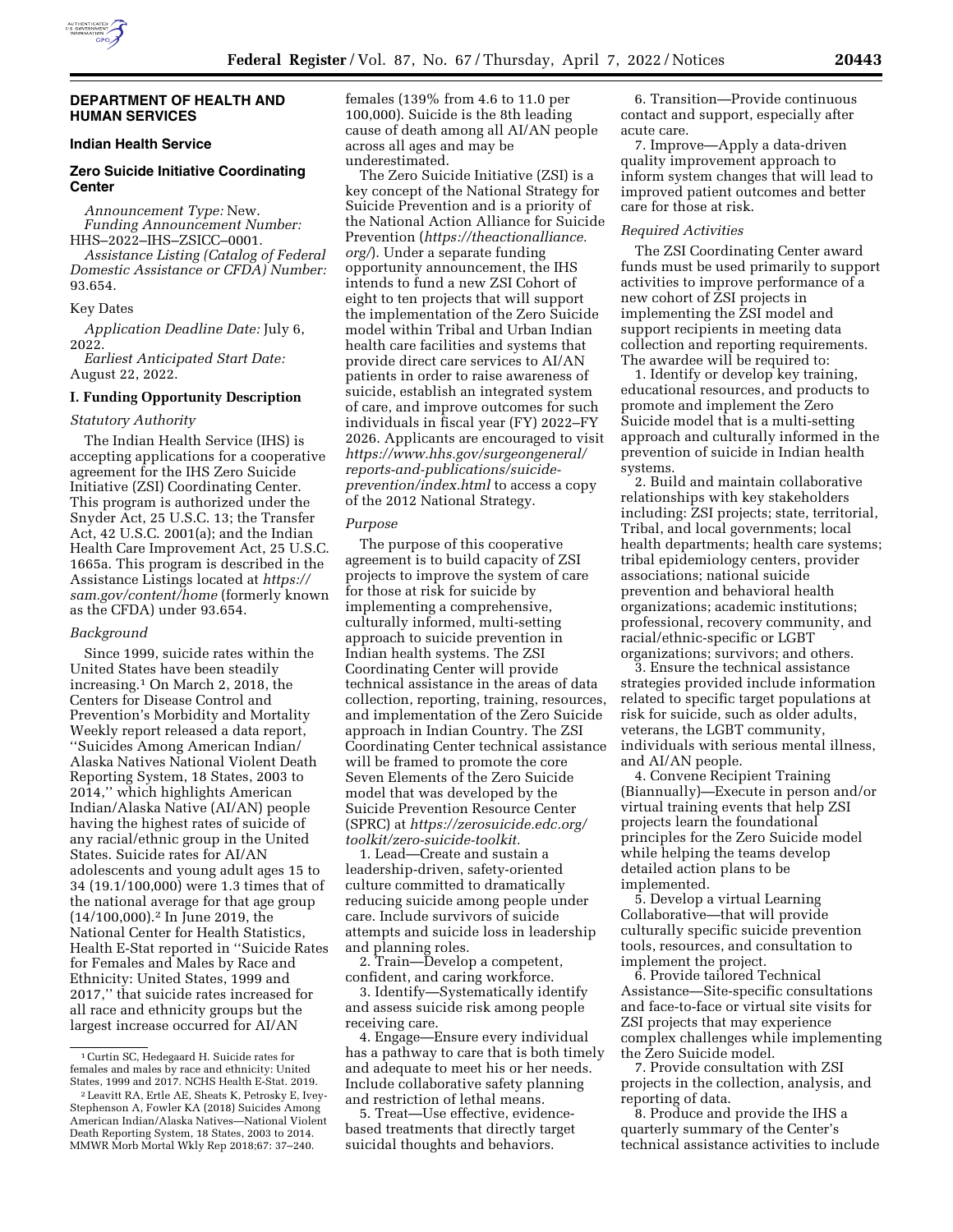any publications, audiovisuals, and other materials produced (drafts and final products).

9. Complete all activities proposed in the required activities section of this announcement.

10. Participate and plan face-to-face and/or virtual meetings and conference calls with the ZSI projects and IHS during the period of the cooperative agreement.

11. Develop a National Evaluation Plan for the ZSI within 60 days of receiving funding:

i. Coordinate a cross-site evaluation with the new cohort of ZSI funded projects;

ii. Export and organize a quantitative and qualitative data set for ZSI into one database for each project at the end of each project year and within 60 days of receiving the data to include the data points outlined in the Data Collection and Reporting section of this announcement;

iii. Complete an Evaluation Report within 30 days of the end of each project year; and,

iv. Create standard tables, slides, and talking points from the Evaluation Report within 30 days of the end of each project year.

## *Pre-Conference Award Requirements*

The awardee is required to comply with the ''HHS Policy on Promoting Efficient Spending: Use of Appropriated Funds for Conferences and Meeting Space, Food, Promotional Items, and Printing and Publications,'' dated January 23, 2015 (Policy), as applicable to conferences funded by grants and cooperative agreements. The Policy is available at *[https://www.hhs.gov/grants/](https://www.hhs.gov/grants/contracts/contract-policies-regulations/efficient-spending/index.html?language=es) [contracts/contract-policies-regulations/](https://www.hhs.gov/grants/contracts/contract-policies-regulations/efficient-spending/index.html?language=es) [efficient-spending/index.html?](https://www.hhs.gov/grants/contracts/contract-policies-regulations/efficient-spending/index.html?language=es) [language=es.](https://www.hhs.gov/grants/contracts/contract-policies-regulations/efficient-spending/index.html?language=es)* 

*The awardee is required to:* Provide a separate detailed budget justification and narrative for each conference anticipated. The cost categories to be addressed are as follows: (1) Contract/ Planner, (2) Meeting Space/Venue, (3) Registration website, (4) Audio Visual, (5) Speakers Fees, (6) Non-Federal Attendee Travel, (7) Registration Fees, and (8) Other (explain in detail and cost breakdown). For additional questions please contact Monique Richards at (240) 252–9625 or email her at *[Monique.Richards@ihs.gov.](mailto:Monique.Richards@ihs.gov)* 

# **II. Award Information**

*Funding Instrument—Cooperative Agreement* 

Estimated Funds Available

The total funding identified for FY 2022 is approximately \$500,000. The award amount for the first budget year is anticipated to be up to \$500,000. The funding available for competing and subsequent continuation awards issued under this announcement is subject to the availability of appropriations and budgetary priorities of the Agency. The IHS is under no obligation to make awards that are selected for funding under this announcement.

# Anticipated Number of Awards

Approximately one award will be issued under this program announcement.

#### Period of Performance

The period of performance is for 5 years.

#### Cooperative Agreement

Cooperative agreements awarded by the Department of Health and Human Services (HHS) are administered under the same policies as grants. However, the funding agency, IHS, is anticipated to have substantial programmatic involvement in the project during the entire period of performance. Below is a detailed description of the level of involvement required of the IHS.

Substantial Agency Involvement Description for Cooperative Agreement

1. Liaise with ZSI projects to ensure the ZSI Coordinating Center is able to provide timely and appropriate technical assistance.

2. Facilitate linkages to other IHS/ Federal government resources and promote collaboration with other IHS and Federal health and behavioral health initiatives, including the Substance Abuse Mental Health Services Administration, the National Action Alliance for Suicide Prevention, the National Suicide Prevention Lifeline, the Suicide Prevention Resource Center (SPRC), and the Zero Suicide Institute.

3. Provide input and monitor the technical assistance being administered by the ZSI Coordinating Center. Ensure that the ZSI Coordinating Center receives ZSI project data according to IHS polices.

4. Provide suggested revisions or comments for quarterly and annual reports.

# III. Eligibility Information

# *1. Eligibility*

To be eligible for this new funding opportunity, an applicant must be one of the following as defined under 25 U.S.C. 1603:

• A federally recognized Indian Tribe as defined by 25 U.S.C. 1603(14). The term ''Indian Tribe'' means any Indian

Tribe, band, nation, or other organized group or community, including any Alaska Native village or group, or regional or village corporation as defined in or established pursuant to the Alaska Native Claims Settlement Act (85 Stat. 688) [43 U.S.C. 1601 *et seq.*], which is recognized as eligible for the special programs and services provided by the United States to Indians because of their status as Indians.

• A Tribal organization as defined by 25 U.S.C. 1603(26). The term ''Tribal organization'' has the meaning given the term in section 4 of the Indian Self-Determination and Education Assistance Act (25 U.S.C. 5304(l)): ''Tribal organization'' means the recognized governing body of any Indian Tribe; any legally established organization of Indians which is controlled, sanctioned, or chartered by such governing body or which is democratically elected by the adult members of the Indian community to be served by such organization and which includes the maximum participation of Indians in all phases of its activities: Provided that, in any case where a contract is let or grant made to an organization to perform services benefiting more than one Indian Tribe, the approval of each such Indian Tribe shall be a prerequisite to the letting or making of such contract or grant. Applicant shall submit letters of support and/or Tribal Resolutions from the Tribes to be served.

• An Urban Indian organization as defined by 25 U.S.C. 1603(29). The term ''Urban Indian organization'' means a nonprofit corporate body situated in an urban center, governed by an urban Indian controlled board of directors, and providing for the maximum participation of all interested Indian groups and individuals, which body is capable of legally cooperating with other public and private entities for the purpose of performing the activities described in 25 U.S.C. 1653(a). Applicants must provide proof of nonprofit status with the application, *e.g.,* 501(c)(3).

In addition, Applicant must also have demonstrated expertise as follows:

• Representing Tribal governments and providing a variety of services to Tribes, area health boards, Tribal organizations, Federal agencies, and playing a major role in focusing attention on Indian health care needs resulting in improved health outcomes for Tribes.

• Promoting and supporting health education for AI/AN people and coordinating efforts to inform AI/AN people of Federal decisions that affect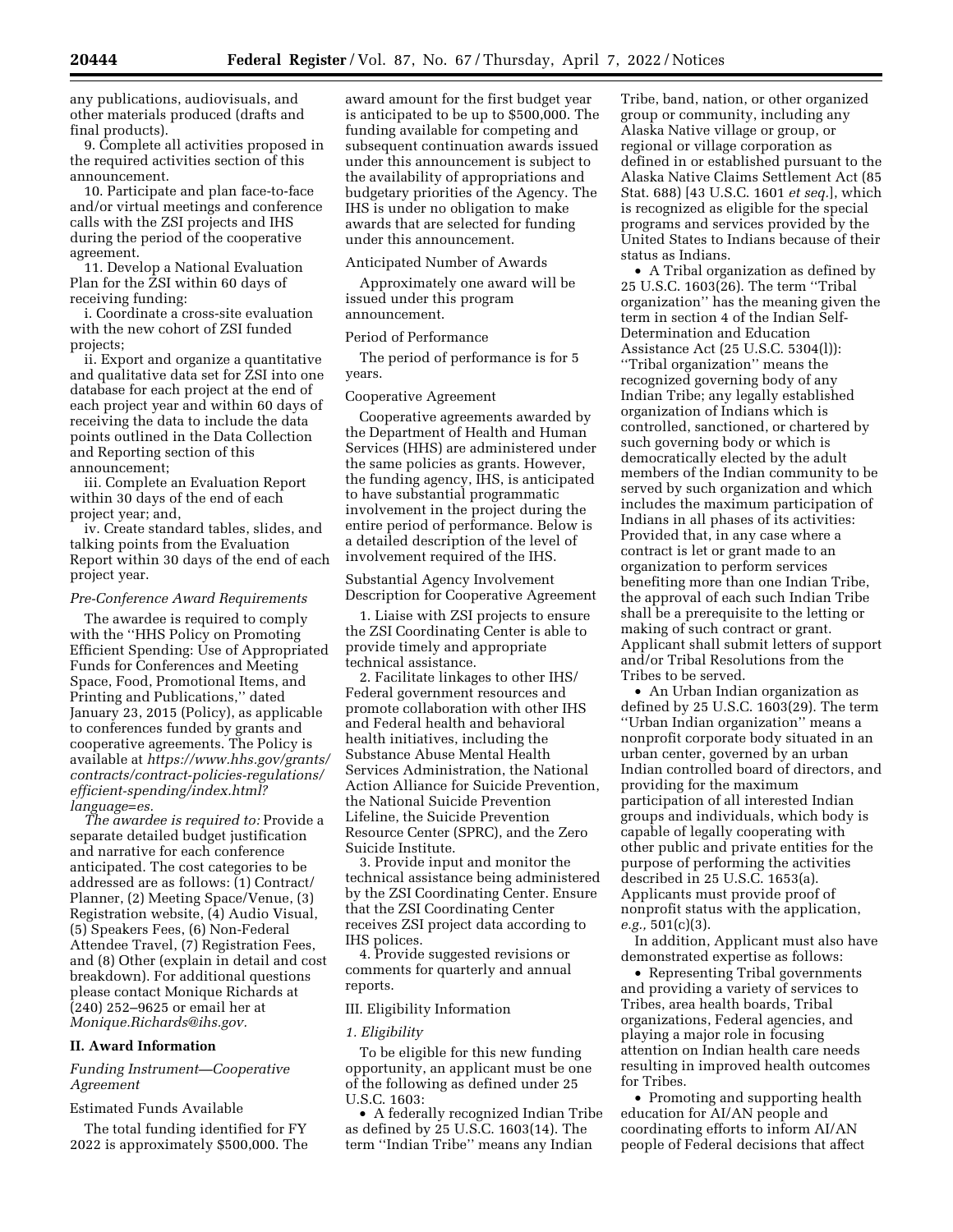Tribal government interests, including the improvement of Indian health care. • Administering national health

policy and health programs.

• Maintaining a national AI/AN constituency and clearly supporting critical services and activities.

• Supporting improved health care in Indian Country.

The program office will notify any applicants deemed ineligible.

*Note:* Please refer to Section IV.2 (Application and Submission Information/Subsection 2, Content and Form of Application Submission) for additional proof of applicant status documents required, such as proof of nonprofit status, etc.

#### *2. Cost Sharing or Matching*

The IHS does not require matching funds or cost sharing for grants or cooperative agreements.

## *3. Other Requirements*

Applications with budget requests that exceed the highest dollar amount outlined under Section II Award Information, Estimated Funds Available, or exceed the period of performance outlined under Section II Award Information, Period of Performance, are considered not responsive and will not be reviewed. The Division of Grants Management (DGM) will notify the applicant.

Proof of Nonprofit Status Organizations claiming nonprofit status must submit a current copy of the 501(c)(3) Certificate with the application.

# **IV. Application and Submission Information**

## *1. Obtaining Application Materials*

The application package and detailed instructions for this announcement are available at *[https://www.Grants.gov.](https://www.Grants.gov)* 

Please direct questions regarding the application process to Mr. Paul Gettys at (301) 443–2114 or (301) 443–5204.

*2. Content and Form Application Submission* 

Mandatory documents for all applicants include:

• Abstract (one page) summarizing the project.

• Application forms:

1. SF–424, Application for Federal Assistance.

2. SF–424A, Budget Information— Non-Construction Programs.

3. SF–424B, Assurances—Non-Construction Programs.

• Project Narrative (not to exceed 12 pages). See Section IV.2.A, Project Narrative for instructions.

1. Background information on the organization.

2. Proposed scope of work, objectives, and activities that provide a description of what the applicant plans to accomplish.

• Budget Justification and Narrative (not to exceed five pages). See Section IV.2.B, Budget Narrative for instructions.

• One-page Work Plan.

Logic Model.

• Letters of Support from

organization's Board of Directors (if applicable).

• 501(c)(3) Certificate (if applicable). • Biographical sketches for all Key Personnel.

• Contractor/Consultant resumes or qualifications and scope of work.

• Disclosure of Lobbying Activities (SF–LLL), if applicant conducts reportable lobbying.

• Certification Regarding Lobbying (GG-Lobbying Form).

• Copy of current Negotiated Indirect Cost rate (IDC) agreement (required in order to receive IDC).

• Organizational Chart.

• Documentation of current Office of Management and Budget (OMB) Financial Audit (if applicable).

Acceptable forms of documentation include:

1. Email confirmation from Federal Audit Clearinghouse (FAC) that audits were submitted; or

2. Face sheets from audit reports. Applicants can find these on the FAC website at *[https://harvester.census.gov/](https://harvester.census.gov/facdissem/Main.aspx) [facdissem/Main.aspx.](https://harvester.census.gov/facdissem/Main.aspx)* 

#### Public Policy Requirements

All Federal public policies apply to IHS grants and cooperative agreements. Pursuant to 45 CFR 80.3(d), an individual shall not be deemed subjected to discrimination by reason of their exclusion from benefits limited by Federal law to individuals eligible for benefits and services from the IHS. See *[https://www.hhs.gov/grants/grants/](https://www.hhs.gov/grants/grants/grants-policies-regulations/index.html)  [grants-policies-regulations/index.html.](https://www.hhs.gov/grants/grants/grants-policies-regulations/index.html)* 

Requirements for Project and Budget Narratives

A. *Project Narrative:* This narrative should be a separate document that is no more than 12 pages and must: (1) Have consecutively numbered pages; (2) use black font 12 points or larger (tables may be done in 10 point font); (3) be single-spaced; and (4) be formatted to fit standard letter paper  $(8<sup>1</sup>/<sub>2</sub> x 11$  inches).

Be sure to succinctly answer all questions listed under the evaluation criteria (refer to Section V.1, Evaluation Criteria) and place all responses and required information in the correct section noted below or they will not be considered or scored. If the narrative

exceeds the page limit, the application will be considered not responsive and will not be reviewed. The 12-page limit for the narrative does not include the work plan, standard forms, budget, budget justifications, narratives, and/or other items.

There are three parts to the narrative: Part 1—Program Information; Part 2— Program Planning and Evaluation; and Part 3—Program Report. See below for additional details about what must be included in the narrative.

The page limits below are for each narrative and budget submitted.

Part 1: Program Information (Limit—5 Pages)

Section 1: Introduction and need for assistance

Must include the applicant's background information, a description of epidemiological service, epidemiologic capacity, suicide prevention, Zero Suicide model expertise, and history of support for such activities. Applicants need to include current public health activities, what program services they currently provide, and interactions with other public health authorities in the region (state, local, or Tribal).

Section 2: Organizational capabilities The applicant must describe staff capabilities or hiring plans for the key personnel with appropriate expertise in suicide prevention, Zero Suicide model, epidemiology, health sciences, and program management. The applicant must also demonstrate access to specialized expertise, such as a Masters level epidemiologist and/or a biostatistician. Applicants must include an organizational chart and provide position descriptions and biographical sketches of key personnel including consultants or contractors. The position description should clearly describe each position and its duties. Resume should indicate that proposed staff is qualified to carry out the project activities.

Part 2: Program Planning and Evaluation (Limit—5 Pages)

Section 1: Program Plans Applicant must include a work plan that describes program goals, objectives, activities, timeline, and responsible person for carrying out the objectives/ activities.

The work plan should only include the first year of the project period showing dates, key activities, and responsible staff for key requirements.

Describe the proposed technical assistance recipients and the methods you will use to engage them. In your response, describe your expertise and experience in providing suicide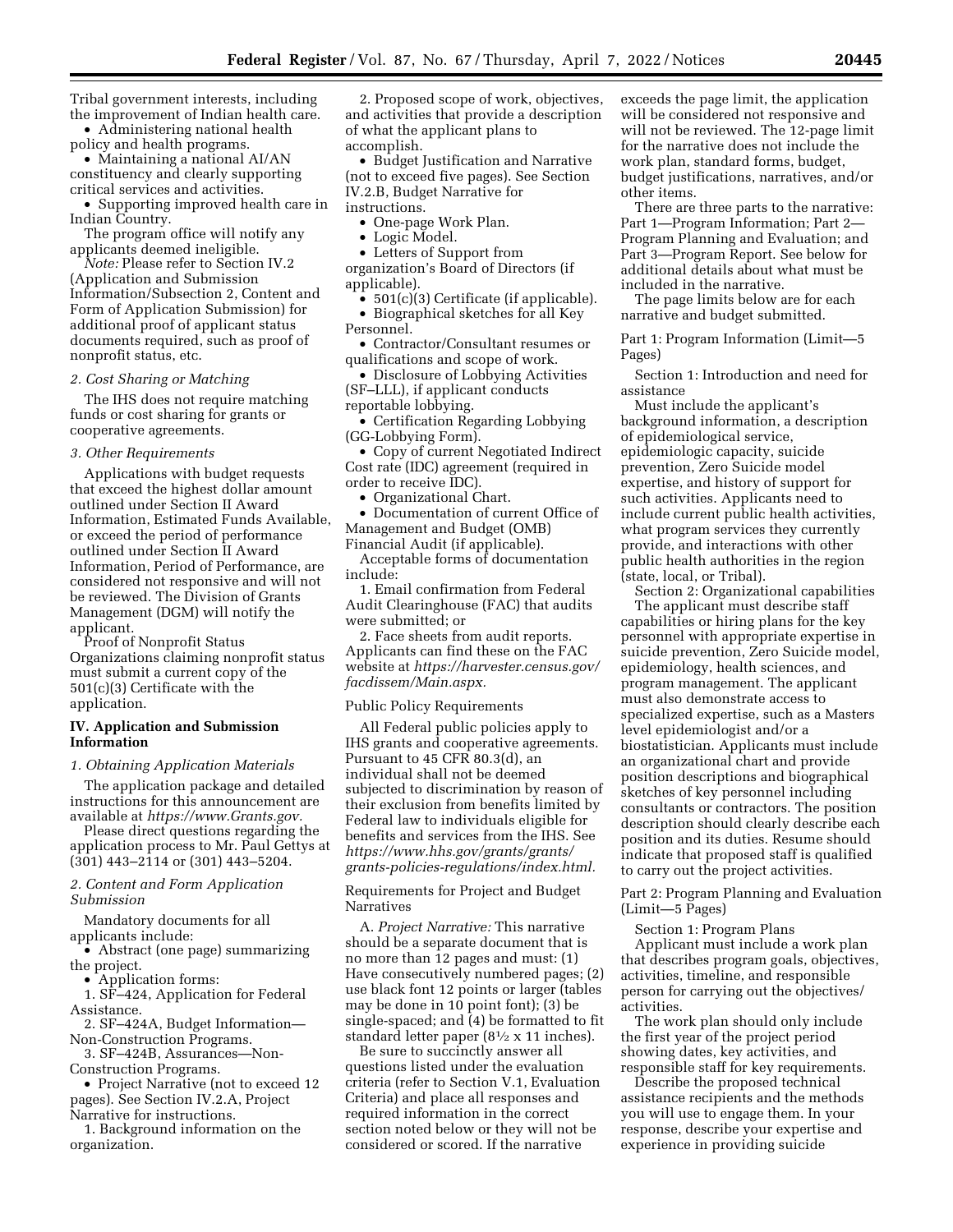prevention technical assistance to federally recognized Indian Tribes, Tribal organizations, Urban Indian organizations, domestic public/private entities, community organizations, or faith-based organizations.

Discuss the service gaps, barriers, and other problems related to the need for technical assistance in the area of suicide prevention in Indian Country.

Section 2: Program Evaluation

Applicant must define the criteria they will use to evaluate activities listed in the work plan under the Required Activities section. They must explain the methodology they will use to determine if the needs identified for the objectives are being met and if the outcomes identified are being achieved, and describe how evaluation findings will be disseminated to the IHS, cofunders, and the population served. The evaluation plan must include a logic model (not counted in the page limit) with at least one measurable outcome per required activity.

Provide specific information about how you will collect the required data for this program and how you will use such data to manage, monitor, and enhance the program.

Part 3: Program Report (Limit—2 Pages)

Section 1: Describe major accomplishments over the last 24 months providing technical assistance, training, and in the area of suicide prevention.

B. *Budget Narrative* (limit—5 pages)

Provide a budget narrative that explains the amounts requested for each line item of the budget from the SF– 424A (Budget Information for Non-Construction Programs). The budget narrative can include a more detailed spreadsheet than is provided by the SF– 424A. The budget narrative should specifically describe how each item will support the achievement of proposed objectives. Be very careful about showing how each item in the ''Other'' category is justified. For subsequent budget years (see Multi-Year Project Requirements in Section V.1, Application Review Information, Evaluation Criteria), the narrative should highlight the changes from the first year or clearly indicate that there are no substantive budget changes during the period of performance. Do NOT use the budget narrative to expand the project narrative.

#### *3. Submission Dates and Times*

Applications must be submitted through *Grants.gov* by 11:59 p.m. Eastern Time on the Application Deadline Date. Any application received after the application deadline will not

be accepted for review. *Grants.gov* will notify the applicant via email if the application is rejected.

If technical challenges arise and assistance is required with the application process, contact *Grants.gov*  Customer Support (see contact information at *<https://www.Grants.gov>*). If problems persist, contact Mr. Paul Gettys (*[Paul.Gettys@ihs.gov](mailto:Paul.Gettys@ihs.gov)*), Acting Director, DGM, by telephone at (301) 443–2114 or (301) 443–5204. Please be sure to contact Mr. Gettys at least 10 days prior to the application deadline. Please do not contact the DGM until you have received a *Grants.gov* tracking number. In the event you are not able to obtain a tracking number, call the DGM as soon as possible.

The IHS will not acknowledge receipt of applications.

*4. Intergovernmental Review* 

Executive Order 12372 requiring intergovernmental review is not applicable to this program.

#### *5. Funding Restrictions*

• Pre-award costs are allowable up to 90 days before the start date of the award provided the costs are otherwise allowable if awarded. Pre-award costs are incurred at the risk of the applicant.

• The available funds are inclusive of direct and indirect costs.

• Only one cooperative agreement may be awarded per applicant.

## *6. Electronic Submission Requirements*

All applications must be submitted via *Grants.gov.* Please use the *[https://](https://www.Grants.gov) [www.Grants.gov](https://www.Grants.gov)* website to submit an application. Find the application by selecting the ''Search Grants'' link on the homepage. Follow the instructions for submitting an application under the Package tab. No other method of application submission is acceptable.

If the applicant cannot submit an application through *Grants.gov,* a waiver must be requested. Prior approval must be requested and obtained from Mr. Paul Gettys, Acting Director, DGM. A written waiver request must be sent to *[GrantsPolicy@ihs.gov](mailto:GrantsPolicy@ihs.gov)*  with a copy to *[Paul.Gettys@ihs.gov.](mailto:Paul.Gettys@ihs.gov)* The waiver request must: (1) Be documented in writing (emails are acceptable) before submitting an application by some other method; and (2) include clear justification for the need to deviate from the required application submission process.

Once the waiver request has been approved, the applicant will receive a confirmation of approval email containing submission instructions. A copy of the written approval must be included with the application that is

submitted to the DGM. Applications that are submitted without a copy of the signed waiver from the Acting Director of the DGM will not be reviewed. The Grants Management Officer of the DGM will notify the applicant via email of this decision. Applications submitted under waiver must be received by the DGM no later than 5:00 p.m. Eastern Time on the Application Deadline Date. Late applications will not be accepted for processing. Applicants that do not register for both the System for Award Management (SAM) and *Grants.gov*  and/or fail to request timely assistance with technical issues will not be considered for a waiver to submit an application via alternative method.

Please be aware of the following: • Please search for the application package in *<https://www.Grants.gov>* by entering the Assistance Listing (CFDA) number or the Funding Opportunity Number. Both numbers are located in the header of this announcement.

• If you experience technical challenges while submitting your application, please contact *Grants.gov*  Customer Support (see contact information at *<https://www.Grants.gov>*).

• Upon contacting *Grants.gov,* obtain a tracking number as proof of contact. The tracking number is helpful if there are technical issues that cannot be resolved and a waiver from the agency must be obtained.

• Applicants are strongly encouraged not to wait until the deadline date to begin the application process through *Grants.gov* as the registration process for SAM and *Grants.gov* could take up to 20 working days.

• Please follow the instructions on *Grants.gov* to include additional documentation that may be requested by this funding announcement.

• Applicants must comply with any page limits described in this funding announcement.

• After submitting the application, the applicant will receive an automatic acknowledgment from *Grants.gov* that contains a *Grants.gov* tracking number. The IHS will not notify the applicant that the application has been received.

Dun and Bradstreet (D&B) Data Universal Numbering System (DUNS)

Applicants and recipient organizations are required to obtain a DUNS number and maintain an active registration in the SAM database. The DUNS number is a unique 9-digit identification number provided by D&B that uniquely identifies each entity. The DUNS number is site specific; therefore, each distinct performance site may be assigned a DUNS number. Obtaining a DUNS number is easy, and there is no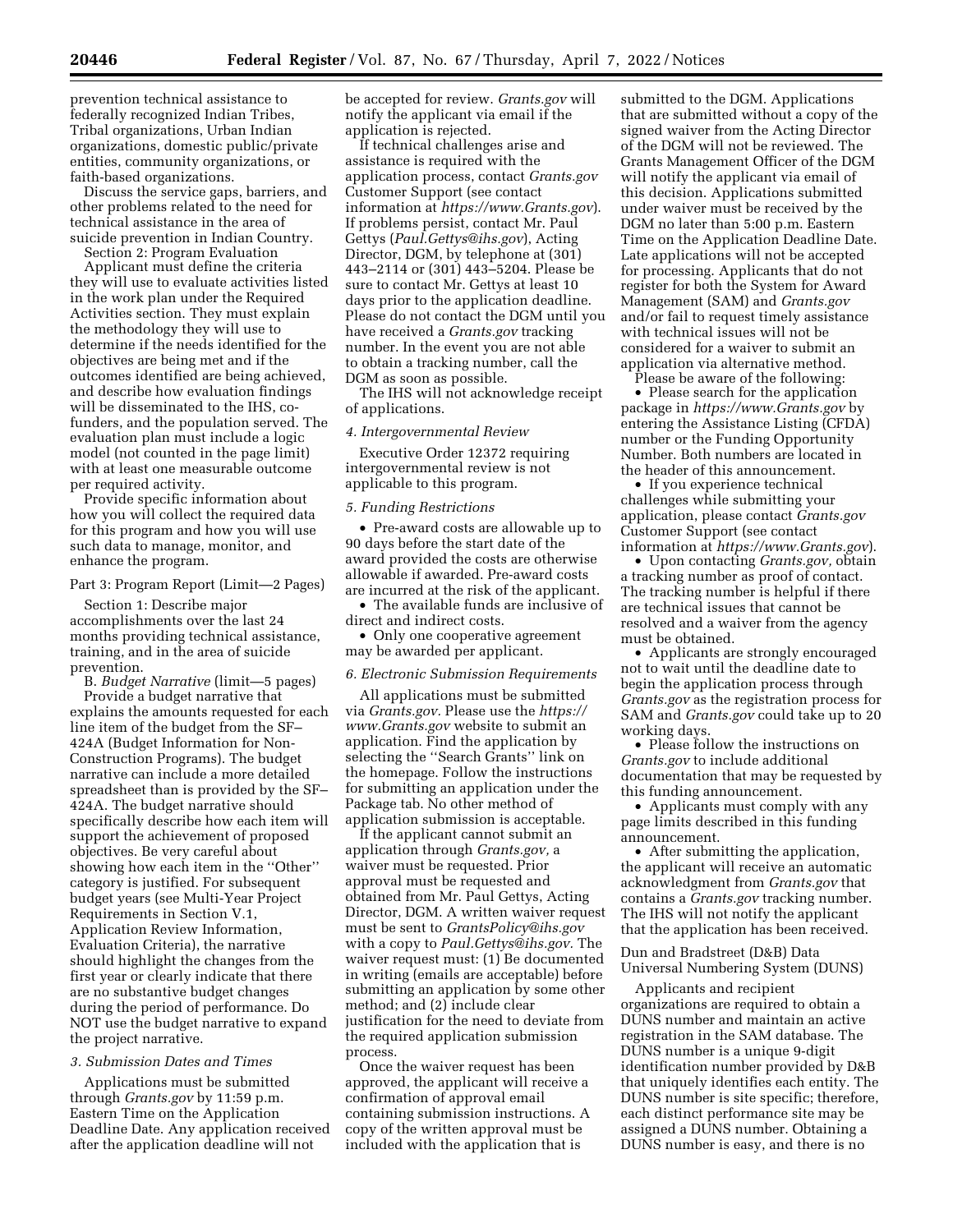charge. To obtain a DUNS number, please access the request service through *[https://fedgov.dnb.com/](https://fedgov.dnb.com/webform)  [webform,](https://fedgov.dnb.com/webform)* or call (866) 705–5711.

The Federal Funding Accountability and Transparency Act of 2006, as amended (''Transparency Act''), requires all HHS recipients to report information on sub-awards. Accordingly, all IHS recipients must notify potential first-tier sub-recipients that no entity may receive a first-tier sub-award unless the entity has provided its DUNS number to the prime recipient organization. This requirement ensures the use of a universal identifier to enhance the quality of information available to the public pursuant to the Transparency Act.

## System for Award Management (SAM)

Organizations that are not registered with SAM must have a DUNS number first, then access the SAM online registration through the SAM home page at *<https://sam.gov>* (U.S. organizations will also need to provide an Employer Identification Number from the Internal Revenue Service that may take an additional 2–5 weeks to become active). Please see *SAM.gov* for details on the registration process and timeline. Registration with the SAM is free of charge but can take several weeks to process. Applicants may register online at *[https://sam.gov.](https://sam.gov)* 

Additional information on implementing the Transparency Act, including the specific requirements for DUNS and SAM, are available on the DGM Grants Management, Policy Topics web page at *[https://www.ihs.gov/dgm/](https://www.ihs.gov/dgm/policytopics/) [policytopics/.](https://www.ihs.gov/dgm/policytopics/)* 

#### **V. Application Review Information**

Possible points assigned to each section are noted in parentheses. The project narrative and budget narrative should include only the first year of activities; information for multi-year projects should be included as a separate document. See ''Multi-year Project Requirements'' at the end of this section for more information. The project narrative should be written in a manner that is clear to outside reviewers unfamiliar with prior related activities of the applicant. It should be well organized, succinct, and contain all information necessary for reviewers to fully understand the project. Attachments requested in the criteria do not count toward the page limit for the narratives. Points will be assigned to each evaluation criteria adding up to a total of 100 possible points. Points are assigned as follows:

# *1. Evaluation Criteria*

The instructions for preparing the application narrative also constitute the evaluation criteria for reviewing and scoring the application.

# A. Program Information (20 Points)

Describe the applicant's current public health activities, including Technical Assistance services currently provided, interactions with other public health authorities in the regions (Federal, state, local, or Tribal) and how long it has been operating. Specifically, describe current epidemiologic capacity and history of support for such activities.

Describe staff capabilities or hiring plans for the key personnel with appropriate expertise in suicide prevention, Zero Suicide model, epidemiology, health sciences, and program management.

B. Project Objectives, Work Plan, and Approach (45 Points)

a. Describe the goals and measure objectives of your proposed project and align them with the Statement of Need.

b. Describe how you will implement the Required Activities. Also describe how you will assess your activities, identify resources, and reassess recipient needs.

c. Provide a work plan depicting a realistic timeline for the first year of the project period showing dates, key activities, and responsible staff. These key activities should include the requirements.

## C. Program Evaluation (15 Points)

Applicants need to clearly demonstrate the ability to collect and report on required data associated with this project and lead all aspects of the cross-site program evaluation. Provide specific information on the development of the annual data report for this program and how such data will be used to manage, monitor, and enhance the program.

a. Define the criteria to be used to evaluate activities listed in the work plan under the Required Activities.

b. Explain the methodology that will be used to determine if the needs identified for the objectives are being met and if the outcomes identified are being achieved. Be explicit about how the logic model relates to the objectives and activities.

c. Explain how the applicant will lead the cross-recipient site organization evaluation activities.

D. Organizational Capabilities, Key Personnel, and Qualifications (15 Points)

a. Explain both the management and administrative structure of the organization, including documentation of current certified financial management systems from the Bureau of Indian Affairs, IHS, or a Certified Public Accountant, and an updated organizational chart.

b. Describe the ability of the organization to manage a program of the proposed scope.

c. Provide position descriptions and biographical sketches of key personnel, including those of consultants or contractors. Position descriptions should very clearly describe each position and its duties, indicating desired qualification and experience requirements related to the project. Resumes should indicate that the proposed staff is qualified to carry out the project activities. Applicants must include an organizational chart.

d. The applicant must also demonstrate access to specialized expertise, such as a Masters level epidemiologist and/or a biostatistician. Applicants with expertise in epidemiology will receive priority.

E. Categorical Budget and Budget Justification (5 Points)

a. Provide a justification by line item in the budget including sufficient cost and other details to facilitate the determination of cost allowance and relevance of these costs to the proposed project. The funds requested should be appropriate and necessary for the scope of the project.

b. If use of consultants or contractors is proposed or anticipated, provide a detailed budget and scope of work that clearly defines the activities' outcomes anticipated.

## Multi-Year Project Requirements

Applications must include a brief project narrative and budget (one additional page per year) addressing the developmental plans for each additional year of the project. This attachment will not count as part of the project narrative or the budget narrative.

Additional documents can be uploaded as Other Attachments in *Grants.gov*. These can include:

- Work plan for proposed objectives.
- Position descriptions for key staff.
- Resumes of key staff that reflect current duties.

• Consultant or contractor proposed scope of work and letter of commitment (if applicable).

• Current Indirect Cost Rate Agreement.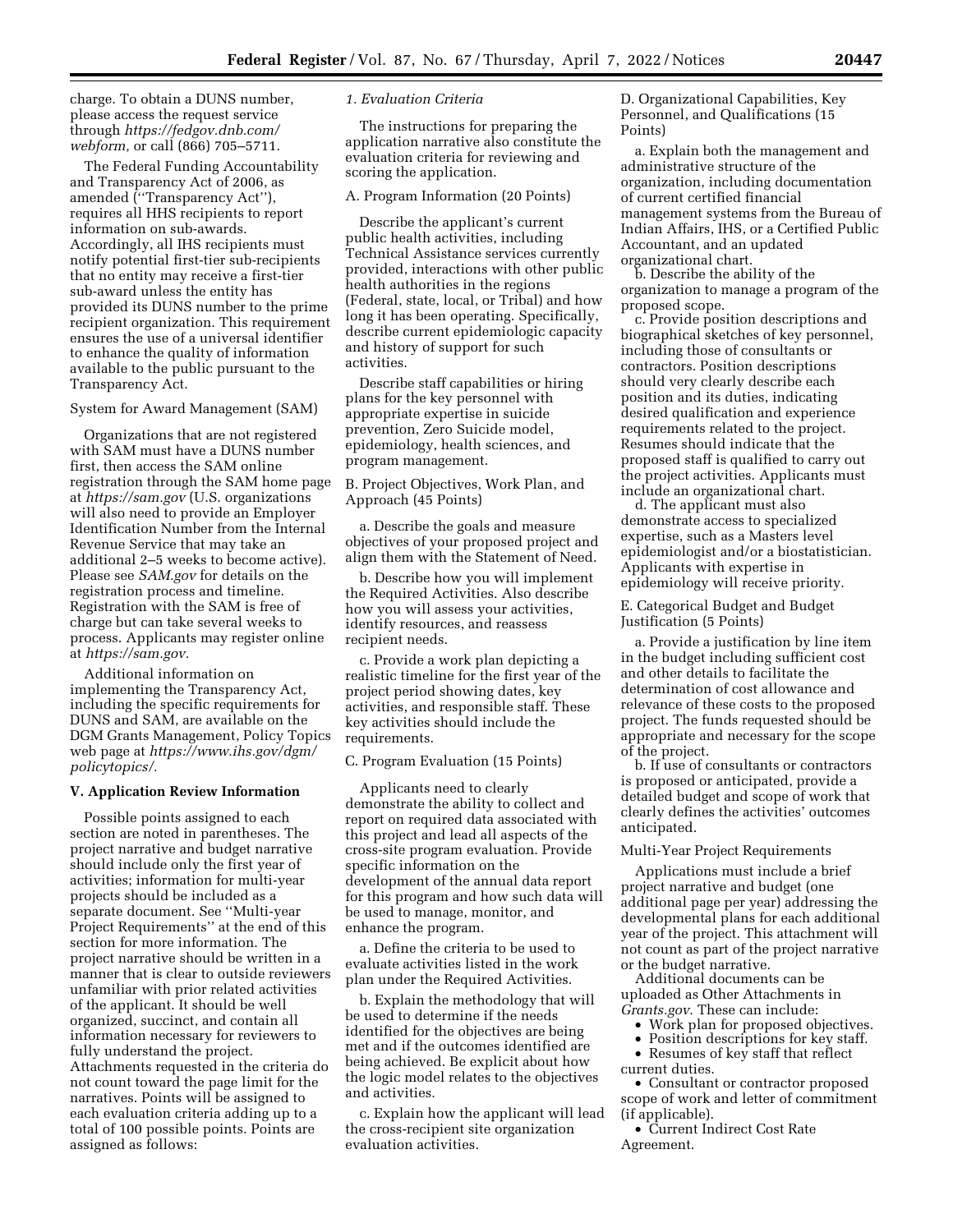• Organizational chart.

• Map of area identifying project location(s).

• Additional documents to support narrative (*i.e.,* data tables, key news articles, etc.).

# *2. Review and Selection*

Each application will be prescreened for eligibility and completeness as outlined in the funding announcement. Applications that meet the eligibility criteria shall be reviewed for merit by the Objective Review Committee (ORC) based on evaluation criteria. Incomplete applications and applications that are not responsive to the administrative thresholds (budget limit, project period limit) will not be referred to the ORC and will not be funded. The applicant will be notified of this determination.

Applicants must address all program requirements and provide all required documentation.

## *3. Notifications of Disposition*

All applicants will receive an Executive Summary Statement from the IHS Office of Clinical and Preventive Services within 30 days of the conclusion of the ORC outlining the strengths and weaknesses of their application. The summary statement will be sent to the Authorizing Official identified on the face page (SF–424) of the application.

A. Award Notices for Funded Applications

The Notice of Award (NoA) is the authorizing document for which funds are dispersed to the approved entities and reflects the amount of Federal funds awarded, the purpose of the grant, the terms and conditions of the award, the effective date of the award, and the budget/project period. Each entity approved for funding must have a user account in GrantSolutions in order to retrieve the NoA. Please see the Agency Contacts list in Section VII for the systems contact information.

B. Approved but Unfunded Applications

Approved applications not funded due to lack of available funds will be held for 1 year. If funding becomes available during the course of the year, the application may be reconsidered.

*Note:* Any correspondence, other than the official NoA executed by an IHS grants management official announcing to the project director that an award has been made to their organization, is not an authorization to implement their program on behalf of the IHS.

# **VI. Award Administration Information**

*1. Administrative Requirements* 

Awards issued under this announcement are subject to, and are administered in accordance with, the following regulations and policies:

A. The criteria as outlined in this program announcement.

B. Administrative Regulations for Grants:

• Uniform Administrative Requirements, Cost Principles, and Audit Requirements for HHS Awards currently in effect or implemented during the period of award, other Department regulations and policies in effect at the time of award, and applicable statutory provisions. At the time of publication, this includes 45 CFR part 75, at *[https://www.govinfo.gov/](https://www.govinfo.gov/content/pkg/CFR-2020-title45-vol1/pdf/CFR-2020-title45-vol1-part75.pdf) [content/pkg/CFR-2020-title45-vol1/pdf/](https://www.govinfo.gov/content/pkg/CFR-2020-title45-vol1/pdf/CFR-2020-title45-vol1-part75.pdf) [CFR-2020-title45-vol1-part75.pdf.](https://www.govinfo.gov/content/pkg/CFR-2020-title45-vol1/pdf/CFR-2020-title45-vol1-part75.pdf)* 

• Please review all HHS regulatory provisions for Termination at 45 CFR 75.372, at *[https://www.ecfr.gov/cgi-bin/](https://www.ecfr.gov/cgi-bin/retrieveECFR?gp&SID=2970eec67399fab1413ede53d7895d99&mc=true&n=pt45.1.75&r=PART&ty=HTML&se45.1.75_1372#se45.1.75_1372)  [retrieveECFR?gp&](https://www.ecfr.gov/cgi-bin/retrieveECFR?gp&SID=2970eec67399fab1413ede53d7895d99&mc=true&n=pt45.1.75&r=PART&ty=HTML&se45.1.75_1372#se45.1.75_1372) [SID=2970eec67399fab1413ede53d](https://www.ecfr.gov/cgi-bin/retrieveECFR?gp&SID=2970eec67399fab1413ede53d7895d99&mc=true&n=pt45.1.75&r=PART&ty=HTML&se45.1.75_1372#se45.1.75_1372) 7895d99&mc=true& [amp;n=pt45.1.75&r=](https://www.ecfr.gov/cgi-bin/retrieveECFR?gp&SID=2970eec67399fab1413ede53d7895d99&mc=true&n=pt45.1.75&r=PART&ty=HTML&se45.1.75_1372#se45.1.75_1372) [PART&ty=HTML&se45.1.75](https://www.ecfr.gov/cgi-bin/retrieveECFR?gp&SID=2970eec67399fab1413ede53d7895d99&mc=true&n=pt45.1.75&r=PART&ty=HTML&se45.1.75_1372#se45.1.75_1372)*\_ *[1372#se45.1.75](https://www.ecfr.gov/cgi-bin/retrieveECFR?gp&SID=2970eec67399fab1413ede53d7895d99&mc=true&n=pt45.1.75&r=PART&ty=HTML&se45.1.75_1372#se45.1.75_1372)*\_*1372.* 

C. Grants Policy:

• HHS Grants Policy Statement, Revised January 2007, at *[https://](https://www.hhs.gov/sites/default/files/grants/grants/policies-regulations/hhsgps107.pdf) [www.hhs.gov/sites/default/files/grants/](https://www.hhs.gov/sites/default/files/grants/grants/policies-regulations/hhsgps107.pdf) [grants/policies-regulations/](https://www.hhs.gov/sites/default/files/grants/grants/policies-regulations/hhsgps107.pdf)  [hhsgps107.pdf.](https://www.hhs.gov/sites/default/files/grants/grants/policies-regulations/hhsgps107.pdf)* 

D. Cost Principles:

• Uniform Administrative Requirements for HHS Awards, ''Cost Principles,'' at 45 CFR part 75 subpart E.

E. Audit Requirements:

• Uniform Administrative Requirements for HHS Awards, ''Audit Requirements,'' at 45 CFR part 75 subpart F.

F. As of August 13, 2020, 2 CFR 200 was updated to include a prohibition on certain telecommunications and video surveillance services or equipment. This prohibition is described in 2 CFR 200.216. This will also be described in the terms and conditions of every IHS grant and cooperative agreement awarded on or after August 13, 2020.

#### *2. Indirect Costs*

This section applies to all recipients that request reimbursement of IDC in their application budget. In accordance with HHS Grants Policy Statement, Part II–27, the IHS requires applicants to obtain a current IDC rate agreement and submit it to the DGM prior to the DGM issuing an award. The rate agreement must be prepared in accordance with the applicable cost principles and

guidance as provided by the cognizant agency or office. A current rate covers the applicable grant activities under the current award's budget period. If the current rate agreement is not on file with the DGM at the time of award, the IDC portion of the budget will be restricted. The restrictions remain in place until the current rate agreement is provided to the DGM.

Per 45 CFR 75.414(f) Indirect (F&A) costs, ''any non-Federal entity (NFE) [*i.e.*, applicant] that has never received a negotiated indirect cost rate, . . . may elect to charge a de minimis rate of 10 percent of modified total direct costs which may be used indefinitely. As described in Section 75.403, costs must be consistently charged as either indirect or direct costs, but may not be double charged or inconsistently charged as both. If chosen, this methodology once elected must be used consistently for all Federal awards until such time as the NFE chooses to negotiate for a rate, which the NFE may apply to do at any time.''

Electing to charge a de minimis rate of 10 percent only applies to applicants that have never received an approved negotiated indirect cost rate from HHS or another cognizant federal agency. Applicants awaiting approval of their indirect cost proposal may request the 10 percent de minimis rate. When the applicant chooses this method, costs included in the indirect cost pool must not be charged as direct costs to the grant.

Available funds are inclusive of direct and appropriate indirect costs. Approved indirect funds are awarded as part of the award amount, and no additional funds will be provided.

Generally, IDC rates for IHS recipients are negotiated with the Division of Cost Allocation at *<https://rates.psc.gov/>* or the Department of the Interior (Interior Business Center) at *[https://ibc.doi.gov/](https://ibc.doi.gov/ICS/tribal) [ICS/tribal.](https://ibc.doi.gov/ICS/tribal)* For questions regarding the indirect cost policy, please call the Grants Management Specialist listed under ''Agency Contacts'' or the main DGM office at (301) 443–5204.

# *3. Reporting Requirements*

The recipient must submit required reports consistent with the applicable deadlines. Failure to submit required reports within the time allowed may result in suspension or termination of an active grant, withholding of additional awards for the project, or other enforcement actions such as withholding of payments or converting to the reimbursement method of payment. Continued failure to submit required reports may result in the imposition of special award provisions,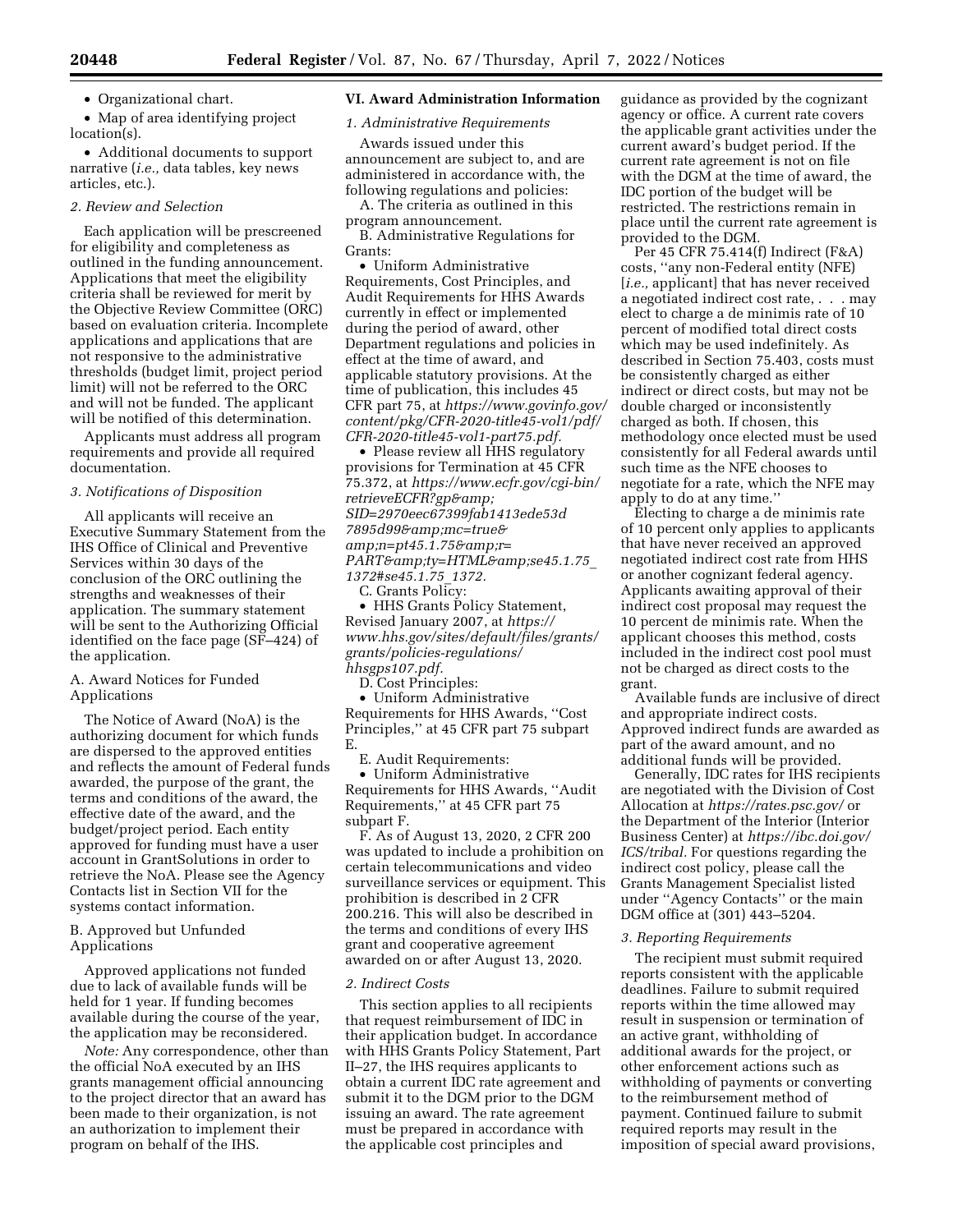and/or the non-funding or non-award of other eligible projects or activities. This requirement applies whether the delinquency is attributable to the failure of the awardee organization or the individual responsible for preparation of the reports. Per DGM policy, all reports must be submitted electronically by attaching them as a ''Grant Note'' in GrantSolutions. Personnel responsible for submitting reports will be required to obtain a login and password for GrantSolutions. Please see the Agency Contacts list in Section VII for the systems contact information.

The reporting requirements for this program are noted below.

## A. Progress Reports

Program progress reports are required annually. The progress reports are due within 30 days after the reporting period ends (specific dates will be listed in the NoA Terms and Conditions). These reports must include a brief comparison of actual accomplishments to the goals established for the period, a summary of progress to date or, if applicable, provide sound justification for the lack of progress, and other pertinent information as required. A final report must be submitted within 90 days of expiration of the period of performance.

## B. Financial Reports

Federal Cash Transaction Reports are due 30 days after the close of every calendar quarter to the Payment Management Services at *[https://](https://pms.psc.gov) [pms.psc.gov.](https://pms.psc.gov)* Failure to submit timely reports may result in adverse award actions blocking access to funds.

Federal Financial Reports are due 30 days after the end of each budget period, and a final report is due 90 days after the end of the period of performance.

Recipients are responsible and accountable for reporting accurate information on all required reports: The Progress Reports, the Federal Cash Transaction Report, and the Federal Financial Report.

## C. Data Collection and Reporting

The IHS will provide ZSI project data and any aggregate program statistics including associated community-level GPRA health care facility data available in the National Data Warehouse as needed.

Recipient will receive ZSI project site data reports and will be required to compile a cross-site evaluation that will include both qualitative and qualitative analysis. The project site data reports will include the following data points:

## Treat

• Number of patient visits.

• Number of patients screened for suicide risk.

• Number of patients placed on suicide care pathway or registry.

• Number of patients hospitalized for suicide risk.

• Number of patients with safety plan.

• Number of patients counseled on access to lethal means.

• Number of approved ZSI Policies for Screening, Assessment, Safety-Planning, Means Restriction, Transfer, and Follow-up.

• Number of Protocol Guide of culturally informed practices and activities to be used with Evidence Based Practices (EBP).

• Number of Integrated Electronic Health Records (EHR).

#### Train

• Number of staff trained in EBP for Screening.

• Number of staff trained in EBP for Assessment.

• Number of staff trained in EBP for Treatment.

• Number of staff trained, number of trainings, type of trainings, and number of staff trained in each health care profession in evidence-based treatment of suicide risk.

• Number of staff that report feeling competent to deliver suicide care.

• Number of staff that report feeling confident to deliver suicide care.

• Number of patients who received a suicide screening during the reporting period.

• Number of staff using EBP to provide treatment of suicide risk.

• Number of staff incorporating culturally informed practices and activities with EBP.

• Number of culturally informed practices and activities used.

• Number of patients with a Safety Plan that receive follow-up within 8 hours of missed appointment.

• Number of patients who receive follow-up within 24 hours of inpatient emergency department visit.

## Improve

• Existence of multidisciplinary ZSI Leadership Succession Team.

• Existence of Approved ZSI Policies for screening, assessment, safetyplanning, means restriction, prescription, and follow-up.

• Protocol Guide of culturally informed practices and activities to be used with EBP.

• Existence of Integrated EHR.

• Existence of data collection and surveillance processes in place.

• Results from Organizational Self-Study.

• Results from the Workforce Survey (WFS).

• Existence of trained, competent staff as evidenced by results of WFS.

• Existence of approved Implementation Work Plan.

# D. Post Conference Grant Reporting

The following requirements were enacted in Section 3003 of the Consolidated Continuing Appropriations Act, 2013, Public Law 113–6, 127 Stat. 198, 435 (2013), and; *Office of Management and Budget Memorandum M–17–08, Amending OMB Memorandum M–12–12:* All HHS/ IHS awards containing grants funds allocated for conferences will be required to complete a mandatory post award report for all conferences. Specifically: The total amount of funds provided in this award/cooperative agreement that were spent for ''Conference X'' must be reported in final detailed actual costs within 15 calendar days of the completion of the conference. Cost categories to address should be: (1) Contract/Planner, (2) Meeting Space/Venue, (3) Registration website, (4) Audio Visual, (5) Speakers Fees, (6) Non-Federal Attendee Travel, (7) Registration Fees, and (8) Other.

E. Federal Sub-Award Reporting System (FSRS)

This award may be subject to the Transparency Act sub-award and executive compensation reporting requirements of 2 CFR part 170.

The Transparency Act requires the OMB to establish a single searchable database, accessible to the public, with information on financial assistance awards made by Federal agencies. The Transparency Act also includes a requirement for recipients of Federal grants to report information about firsttier sub-awards and executive compensation under Federal assistance awards.

The IHS has implemented a Term of Award into all IHS Standard Terms and Conditions, NoAs, and funding announcements regarding the FSRS reporting requirement. This IHS Term of Award is applicable to all IHS grant and cooperative agreements issued on or after October 1, 2010, with a \$25,000 sub-award obligation threshold met for any specific reporting period.

For the full IHS award term implementing this requirement and additional award applicability information, visit the DGM Grants Management website at *[https://](https://www.ihs.gov/dgm/policytopics/) [www.ihs.gov/dgm/policytopics/.](https://www.ihs.gov/dgm/policytopics/)*